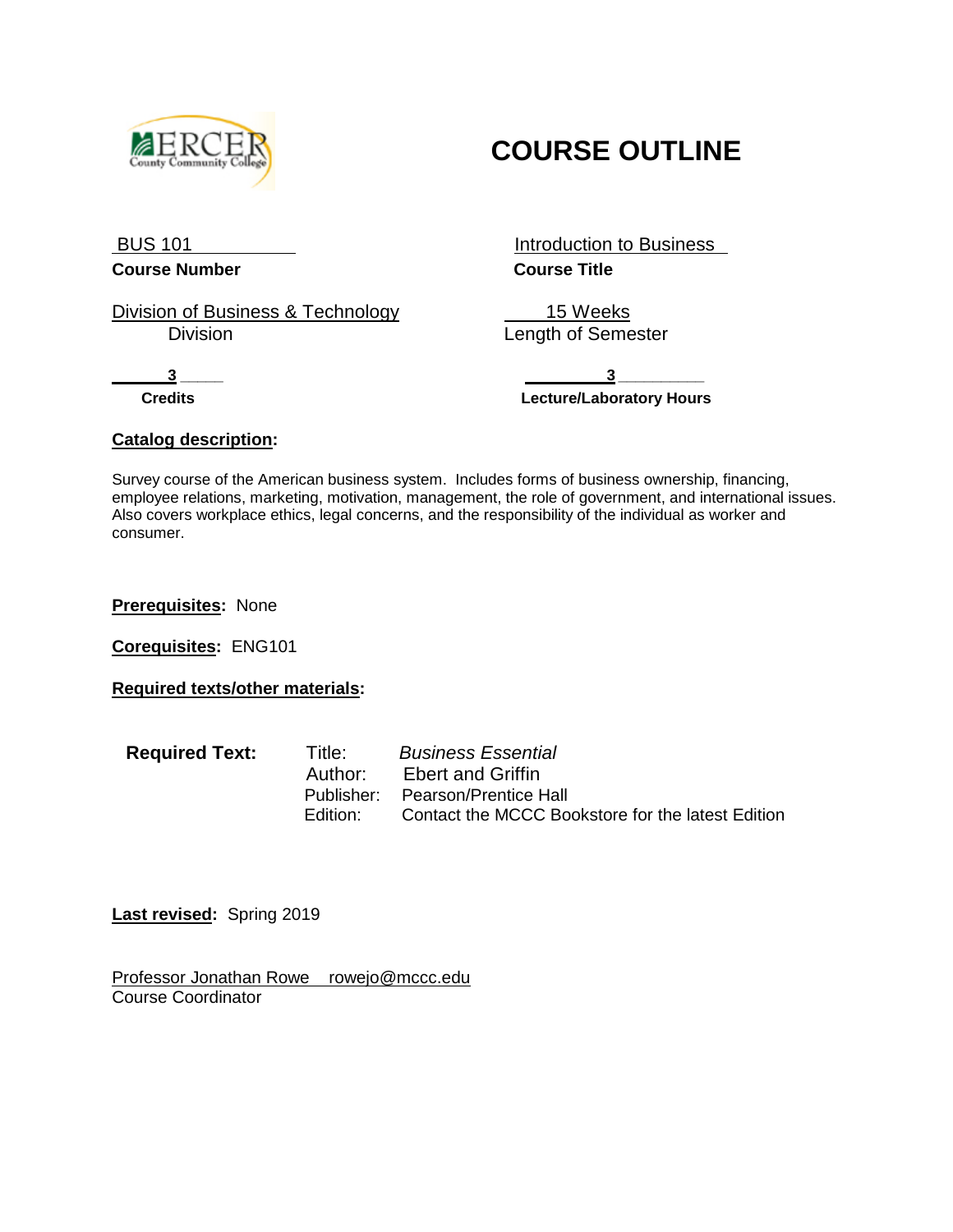## **Library resources:**

- Journal of Training
- Harvard Business Review
- Journal of Marketing
- Advertising Age
- Business Week
- Quality Progress
- Journal of Applied Psychology
- Journal of Business and Psychology
- Journal of Organizational Behavior
- Fast Company
- Wall Street Journal
- Journal of Vocational Behavior
- Forbes
- Newsweek
- Fortune
- Time

# **Course Goals (CG):**

This is a survey course designed to provide students with an understanding of the environment within which a business operates, forms of business ownership, the management and organization of business, effective marketing, financial management, the accounting function, ethical and social responsibilities and the global business environment.

## *The student will be able to:*

- 1. Understand the internal and external environments (including the macro economy and legal structures) within which business operates. (GE Goal 1; CS A, B, D)
- 2. Describe the role that business organizations, including the unique role of small business, play in a country's economy (GE Goal 1; CS A, B, D)
- 3. Analyze what businesses must do to meet the global challenge (GE 1, 8; CS A, B,D,G)
- 4. Explain the functions of management and how they relate to business success (GE 1; CS A and B)
- 5. Describe the components of Human Resource Management (GE 1; CS A and B)
- 6. Explain the marketing mix and its role in driving revenue (GE 1; CS A and B)
- 7. Explain the role of the accounting function, the accounting equation, and basic financial statements (GE 1 and 2; CS A, B, D and E)
- 8. Identify ethical dilemmas faced by business (GE 1, 9; CS A, B, C)
- 9. Explain the role of financial management in driving profitability (GE 1, 2; CS A,B, D)
- 10. Describe the impact of information systems and technology on business (GE 1, 4; CS A,  $D,E$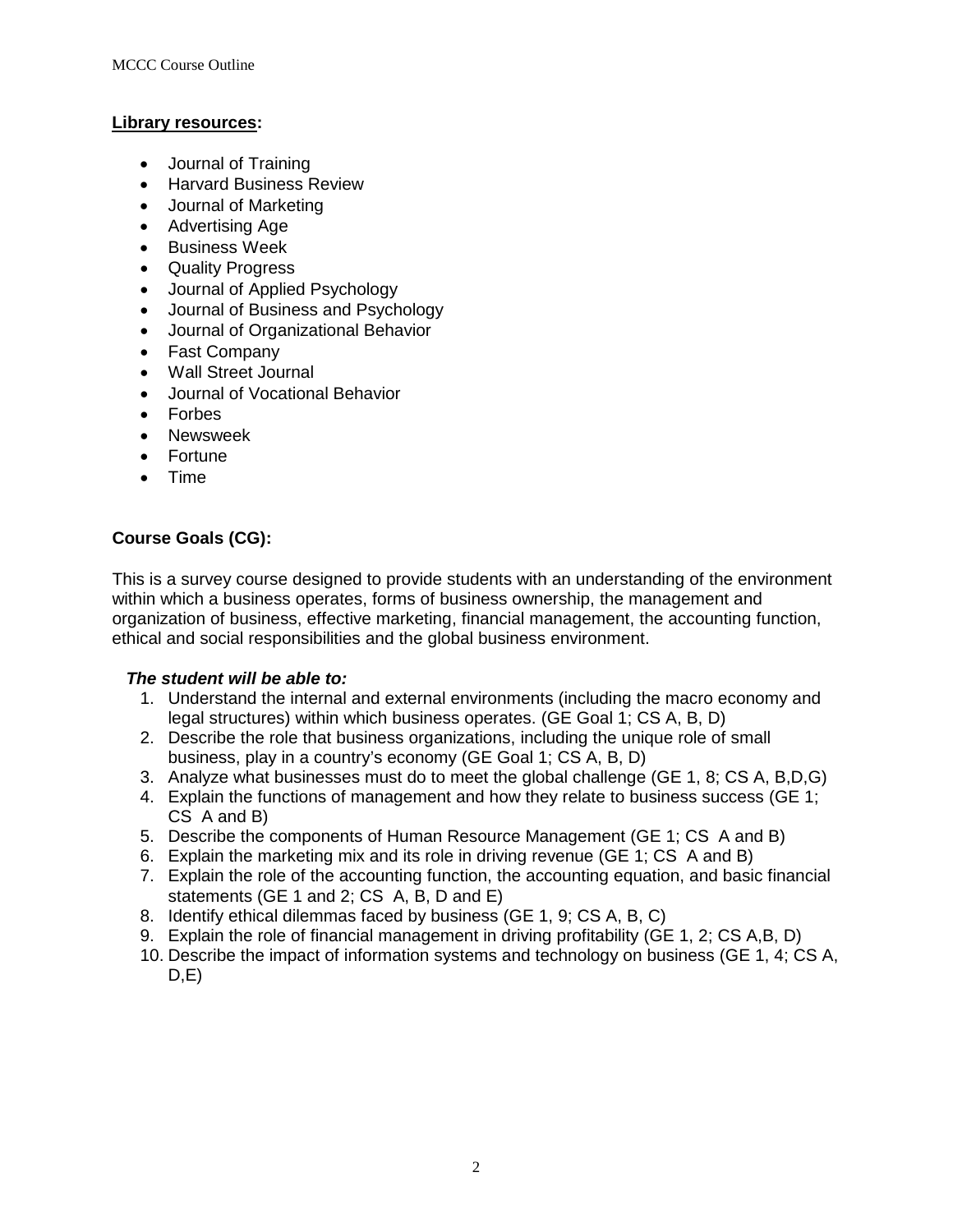# **Course-specific General Education Knowledge Goals and Core Skills**

#### **General Education Knowledge Goals (GE Goals)**

**Goal 1. Communication.** Students will communicate effectively in both speech and writing.

**Goal 2. Mathematics.** Students will use appropriate mathematical and statistical concepts and operations to interpret data and to solve problems.

**Goal 4. Technology.** Students will use computer systems or other appropriate forms of technology to achieve educational and personal goals.

**Goal 8. Diversity.** Students will understand the importance of a global perspective and culturally diverse peoples.

**Goal 9. Ethical Reasoning and Action.** Students will understand ethical issues and situations.

#### **MCCC Core Skills (CS)**

**Goal A. Written and Oral Communication in English.** Students will communicate effectively in speech and writing, and demonstrate proficiency in reading.

**Goal B. Critical Thinking and Problem-solving.** Students will use critical thinking and problem solving skills in analyzing information.

**Goal C. Ethical Decision-Making.** Students will recognize, analyze and assess ethical issues and situations.

**Goal D. Information Literacy.** Students will recognize when information is needed and have the knowledge and skills to locate, evaluate, and effectively use information for college level work.

**Goal E. Computer Literacy.** Students will use computers to access, analyze or present information, solve problems, and communicate with others.

**Goal G. Intra-Cultural and Inter-Cultural Responsibility.** Students will demonstrate an awareness of the responsibilities of intelligent citizenship in a diverse and pluralistic society, and will demonstrate cultural

# **Units of Study in Detail**

#### **Unit 1 – The US Business Environment**

#### **Learning Objectives:**

The student will be able to…

- Describe the basic internal functional roles necessary to operate a business (CG1)
- Explain the external environments within which business operates (CG1)
- Describe the factors of production in the context of varying economic systems (CG1)
- Discuss the degrees of competition found in industries and explain how a competitive market works (CG1 and 2)
- Interpret examples of key economic indicators used by business (CG1 and 2)

## **Unit 2 – Business Ethics and Social Responsibility**

#### **Learning Objectives:**

The student will be able to…

- Define business ethics and give examples of ethical dilemmas faced by business (CG8)
- Assess ethical behavior and apply multiple models of ethical decision making (CG8)
- Explain the social responsibilities that business has to its stakeholders and various approaches to social responsibility. (CG8)

## **Unit 3 – Entrepreneurship**

## **Learning Objectives:**

The student will be able to…

- Define small business and its importance to the US economy (CG2)
- Describe the key components of a business plan for small business (CG2)
- Explain what is meant by entrepreneurship (CG2)
- Discuss the advantages and disadvantages of various forms of business ownership. (CG1 and 2)
- Explain the unique management issues faced by corporations. (CG1)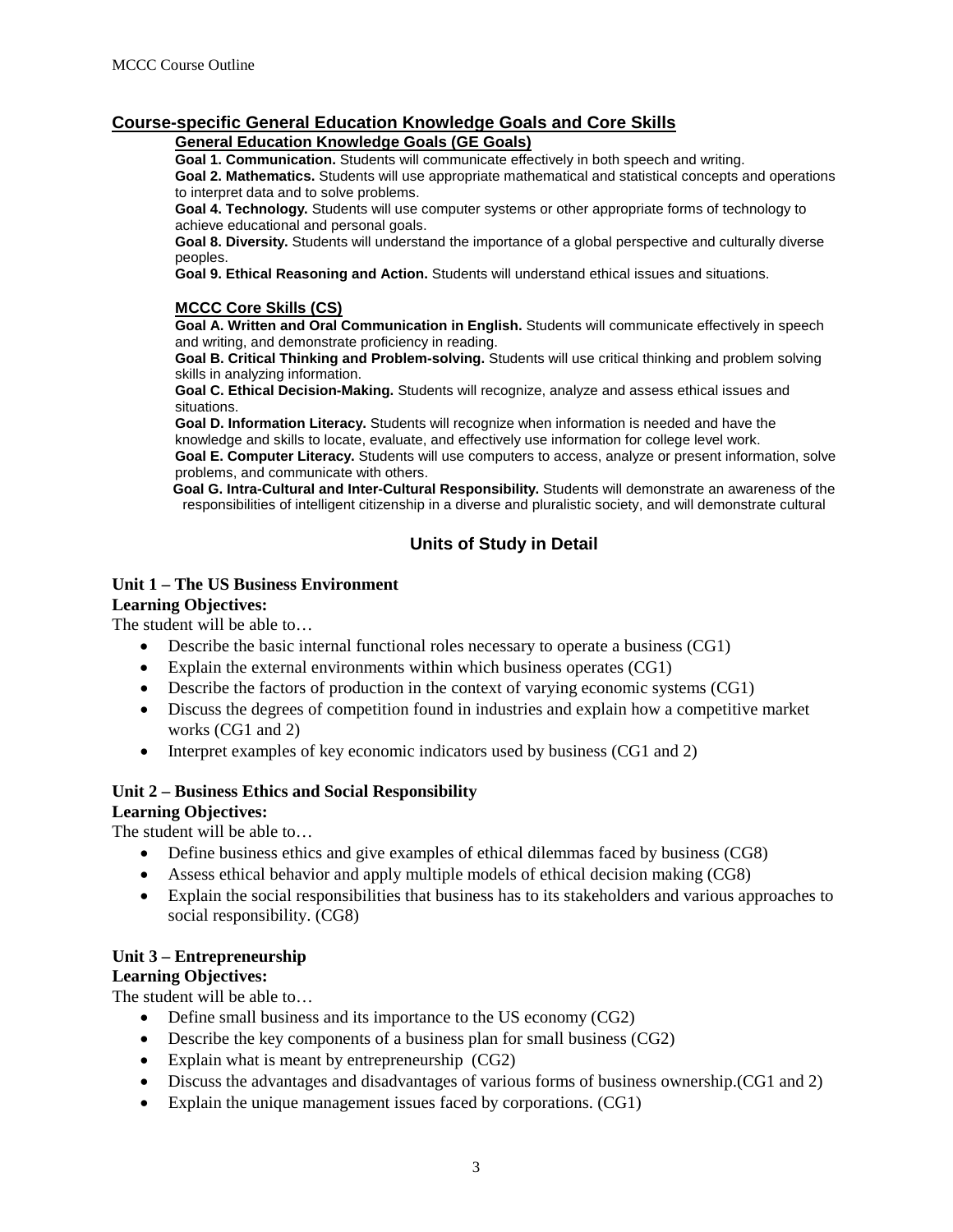#### **Unit 4 – The Global Environment of Business Learning Objectives:**

The student will be able to…

- Explain the term globalization (CG3)
- Describe today's major world markets and explain the importance of trade agreements in promoting trade amongst them (CG3)
- Define a country's Balance of Trade and factors which contribute to a deficit or surplus (CG3)
- Explain barriers to international trade (CG3)
- Discuss the unique management issues facing international firms (CG3)

## **Unit 5 – Business Management**

## **Learning Objectives:**

The student will be able to…

- Describe the four basic management functions of planning, leading, organizing, and controlling (CG4)
- Identify different types of manager positions found in organizations and the skills required of them (CG4)
- Explain the importance of the strategic management process and the steps for goal setting and strategy formulation (CG4)
- Define corporate culture.(CG4)
- Discuss the factors that influence a firm's organizational structure (CG4)
- Explain the basic forms of organizational structures and the pros and cons of each (CG4)
- Identify the concepts and theories of employee motivation, the strategies used by organizations to improve employee motivation and the link to organizing (CG4)
- Distinguish between leadership and management (CG4)
- Identify and explain various approaches to leadership, the role and traits of leaders, and special issues in leadership (CG4)

# **Unit 6 – Human resource Management**

## **Learning Objectives:**

The student will be able to…

- Define HR management and explain its strategic importance (CG5)
- Identify and explain the tasks involved in staffing a company (CG5)
- Describe the legal issues involved with HR management (CG5)
- Explain current trends in HR management such as contingency workforces, diversity and knowledge workers (CG5)
- Describe the collective bargaining process and explain why workers organize into unions (CG5)

# **Unit 7 – Marketing and Consumer Behavior**

## **Learning Objectives:**

The student will be able to…

- Define marketing, its goals and environmental forces (CG6)
- Identify and explain the four Ps of the marketing mix (CG6)
- Define target marketing and market segmentation (CG6)
- Explain the consumer buying process (CG6)
- Define the product life cycle (CG6)
- Use price setting tools to determine prices and explain pricing tactics (CG6)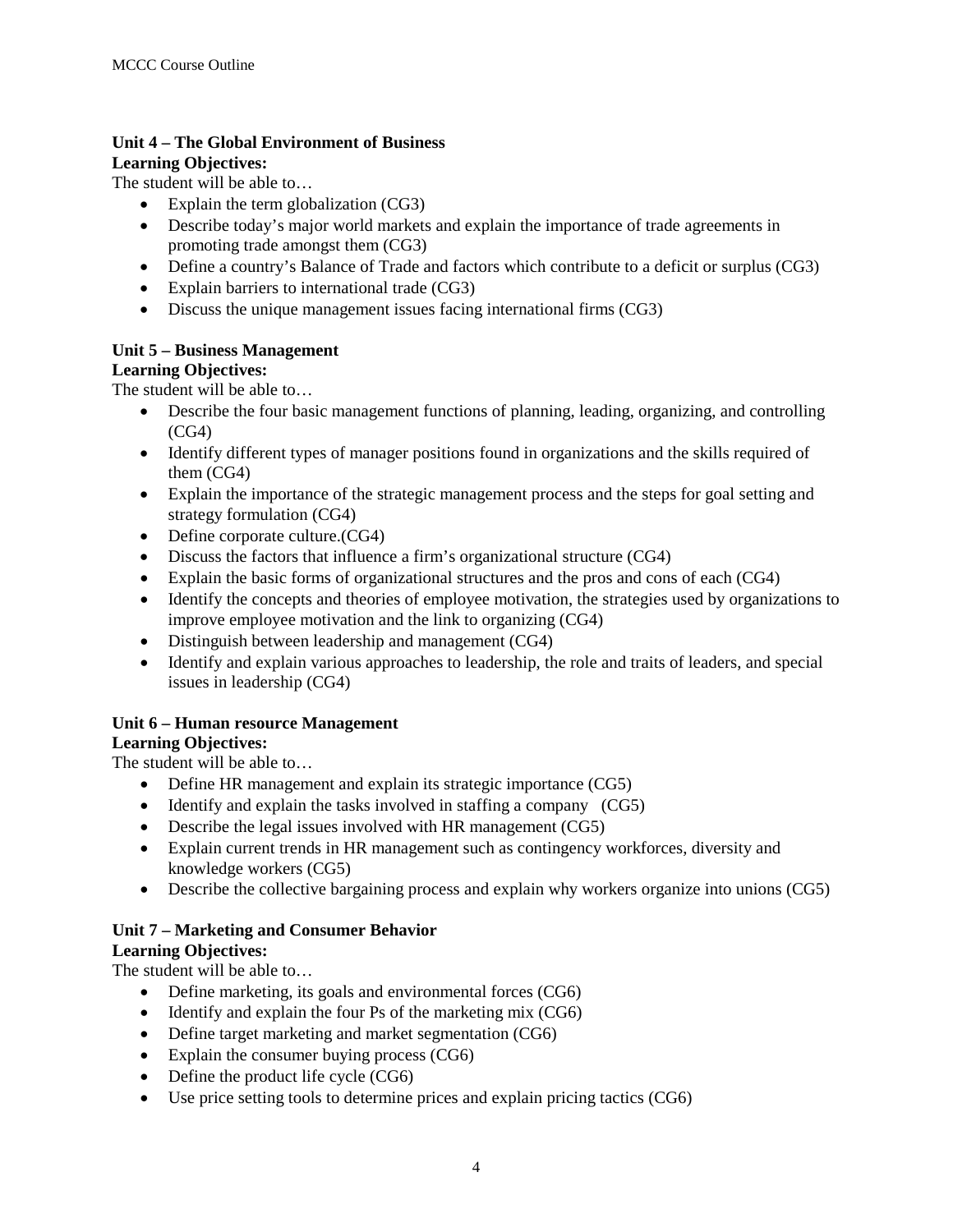- Identify various channels in the distribution mix (CG6)
- Explain physical distribution strategies (CG6)
- Explain the objectives of promotion and the tools used in the promotional mix (CG6)
- Discuss unique implications of marketing to small and global businesses (CG6)

## **Unit 8 – Informational technology for Business**

## **Learning Objectives:**

The student will be able to…

- Identify examples of information technology, its use as a resource, and the impact it has had on the business world (CG10)
- List types of information systems (CG 10)
- Explain the ways that businesses protect themselves from the threats and risks associated with information technology (CG10)

# **Unit 9 – Accounting and Finance**

## **Learning Objectives:**

The student will be able to…

- Explain the role and types of accountants in business (CG7)
- Explain how the accounting equation is used (CG7)
- Describe the three basic financial statements and how they reflect the financial health of the business including the importance of financial ratios (CG7)
- Identify unethical accounting actions (CG8)
- Define the characteristics and functions of money and the M1 and M2 definitions of money supply (CG1 and 9)
- Provide examples of US financial institutions (CG1 and 9)
- Define the functions and tools of the Federal Reserve System (CG1 and 9)
- Explain the concept of the time value of money (CG 9)
- Distinguish between various types of common investment vehicles (CG 9)
- Explain the organizations, institutions, and measures involved with securities markets (CG9)
- Compare various forms of potential financing for a firm and the implications of going public (CG9)

## **Evaluation of Student Learning**

| Homework/Quizzes       | 25%  |
|------------------------|------|
| Four Hourly Exams      | 60%  |
| <b>Written Project</b> | 15%  |
| <b>Final Grade</b>     | 100% |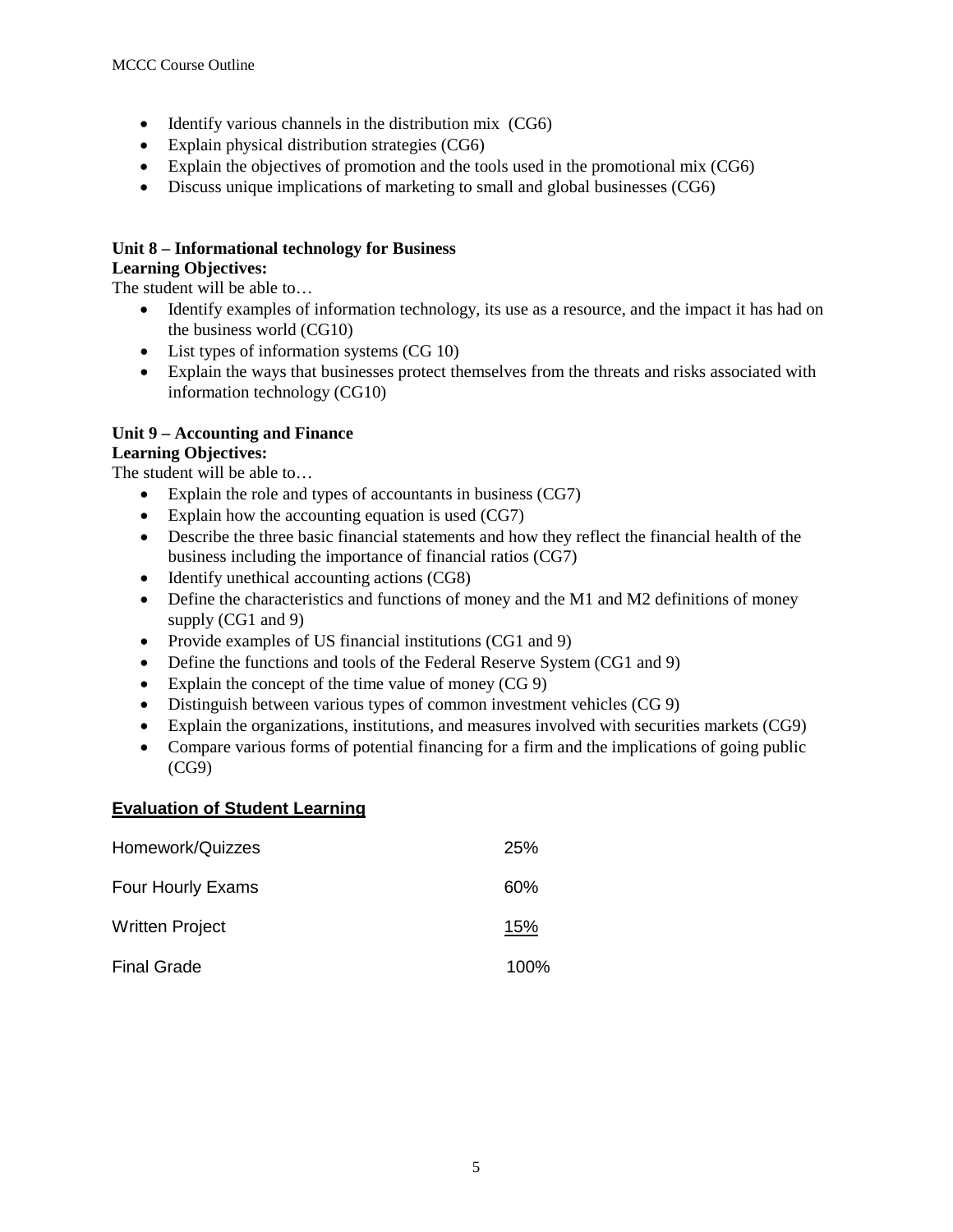## **GRADING**

| Letter | Nominal |
|--------|---------|
| Grade  | %       |
| A      | 93-100  |
| A-     | 90-92   |
| B+     | 87-89   |
| B      | 83-86   |
| B-     | 80-82   |
| $C+$   | 77-79   |
| C      | 70-76   |
| D      | 60-69   |
| F      | 0-59    |

## **Student Conduct Statement**

It is the students' responsibility to attend all of their classes. If they miss a class meeting for any reason, students are responsible for all content that is covered, for announcements made in their absence, and for acquiring any materials that may have been distributed in class. It is expected that students be on time for all their classes. If students walk into a class after it has begun, it is expected that they choose a seat close to where they entered the room so that they do not disrupt the class meeting.

Students are expected to follow ordinary rules of courtesy during class sessions. Engaging in private, side conversations during class time is distracting to other students and to the instructor. Leaving class early without having informed the instructor prior to class is not appropriate. Unless there is an emergency, leaving class and returning while the class is in session is not acceptable behavior. Disruptive behavior of any type, including sharpening pencils during class while someone is speaking, is not appropriate.

The college welcomes all students into an environment that creates a sense of community and pride and respect; we are all here to work cooperatively and to learn together.

#### **Reasonable Accommodations for Students with Documented Disabilities**

Mercer County Community College is committed to supporting all students in their academic and co-curricular endeavors. Each semester, a significant number of students document disabilities, which may require learning, sight, hearing, manual, speech, or mobility accommodations to ensure access to academic and co-curricular activities. The college provides services and reasonable accommodations to all students who need and have a legal entitlement to such accommodations.

For more information regarding accommodations, you may visit the Office of Academic Support Services in FA129 or contact them at 609.570.3422 or [urbanb@mccc.edu.](javascript:main.compose()

#### **Academic Integrity Statement:**

Mercer County Community College is committed to Academic Integrity -- the honest, fair and continuing pursuit of knowledge, free from fraud or deception. This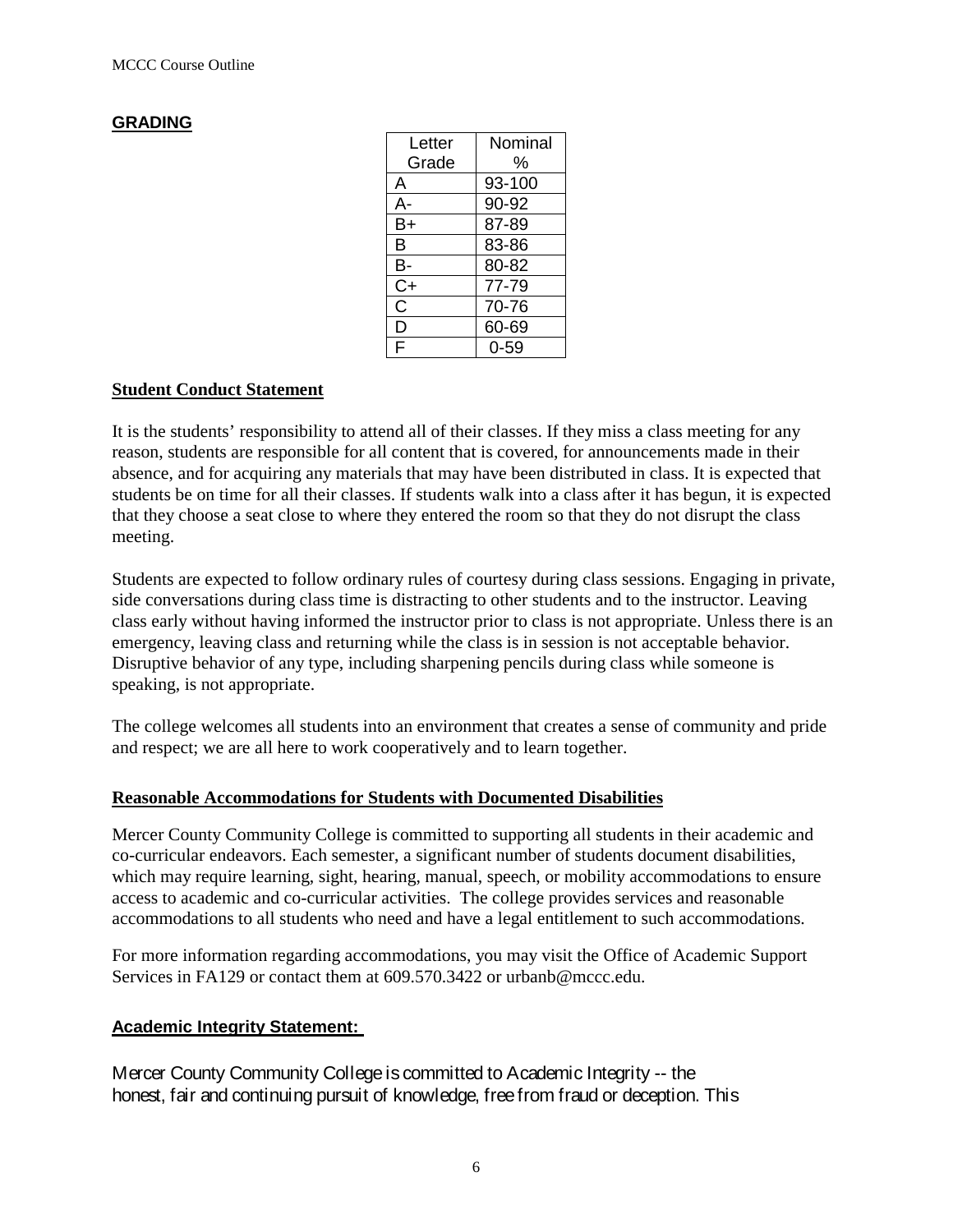implies that students are expected to be responsible for their own work, and that faculty and academic support services staff members will take reasonable precautions to prevent the opportunity for academic dishonesty.

The college recognizes the following general categories of violations of Academic Integrity, with representative examples of each. Academic Integrity is violated whenever a student:

# **A. Uses or obtains unauthorized assistance in any academic work.**

- copying from another student's exam.
- using notes, books, electronic devices or other aids of any kind during an exam when prohibited.
- stealing an exam or possessing a stolen copy of an exam.

# **B. Gives fraudulent assistance to another student.**

• completing a graded academic activity or taking an exam for someone else.

• giving answers to or sharing answers with another student before, during or after an exam or other graded academic activity.

• sharing answers during an exam by using a system of signals.

## **C. Knowingly represents the work of others as his/her own, or represents previously completed academic work as current.**

• submitting a paper or other academic work for credit which includes words, ideas, data or creative work of others without acknowledging the source.

• using another author's words without enclosing them in quotation marks, without paraphrasing them or without citing the source appropriately.

- presenting another individual's work as one's own.
- submitting the same paper or academic assignment to another class without the permission of the instructor.

• falsifying bibliographic entries.

• submitting any academic assignment which contains falsified or fabricated data or results.

# **D. Inappropriately or unethically uses technological means to gain academic advantage.**

• inappropriately or unethically acquiring material via the Internet or by any other means.

• using any electronic or hidden devices for communication during an exam. Each instructor and academic support service area is authorized to establish specific guidelines consistent with this policy.

# **Consequences for Violations of Academic Integrity**

For a single violation, the faculty member will determine the course of action to be followed. This may include assigning a lower grade on the assignment, assigning a lower final course grade, failing the student in the course, or other penalty appropriate